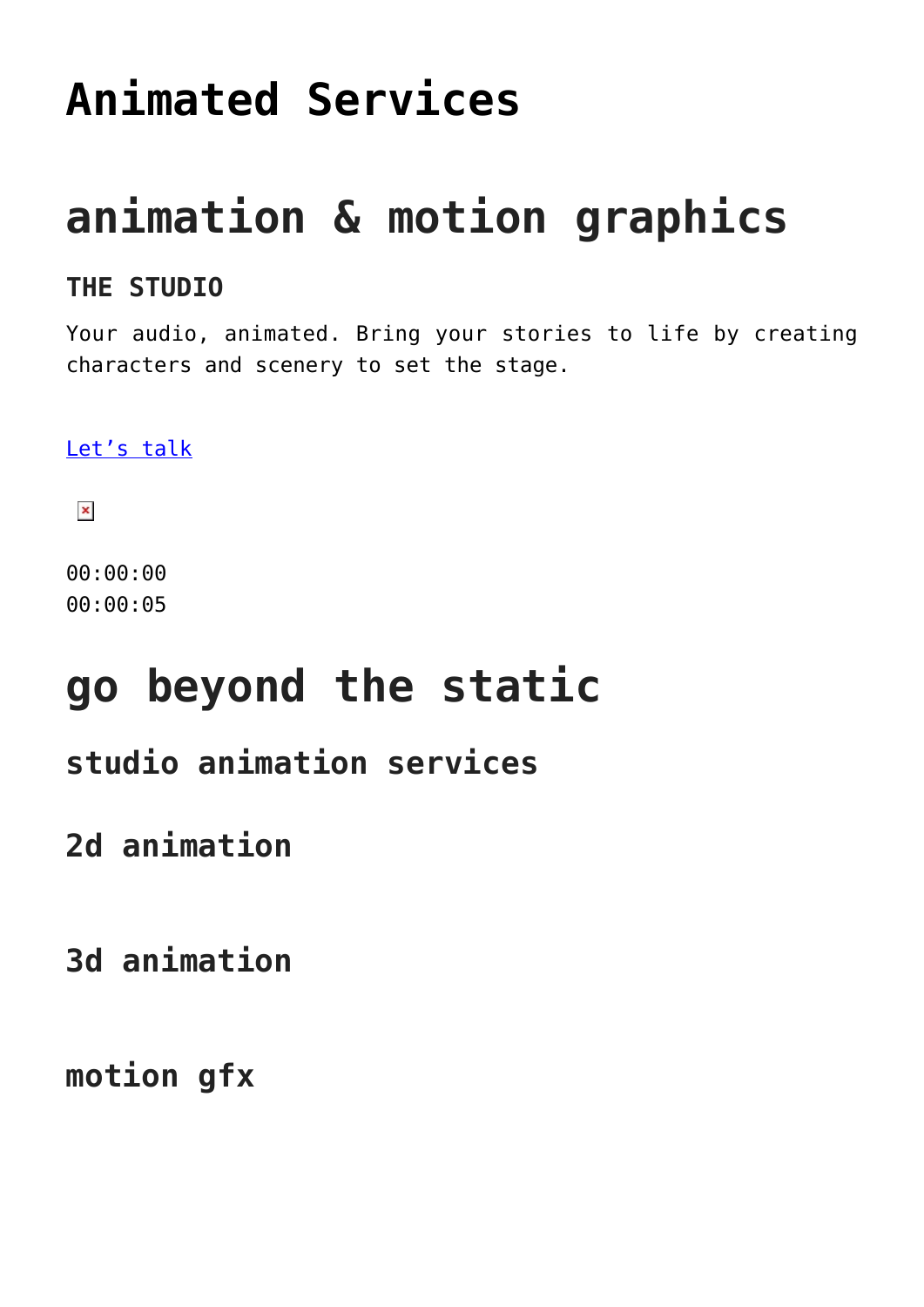# **highlights**

Play Video

Play Video

[find us on youtube](https://www.youtube.com/channel/UC0L5d2vJaZRlvTMOZfryJdQ)

### **2D Animation**

In 2D animation, every part of the animated piece appears on a flat surface with objects and characters created in a twodimensional space. Frames define a sequence that is then moved at varying speeds to create the illusion of motion. It's the OG style of animation (and one of our favorites!).

#### **3D Animation**

With 3D animation, objects have a three-dimensional, lifelike depth. Because "depth" introduces other variables into a piece of animation (like shadows and lighting) the process of 3D animation can be a little more complex, but offers lots of room for creativity!

#### **motion gfx**

Motion graphics is where animation and graphic design meet. It's animation, but with text or digital design elements as the major components. There's an emphasis on special effects, transitions, and movement to tell a story.